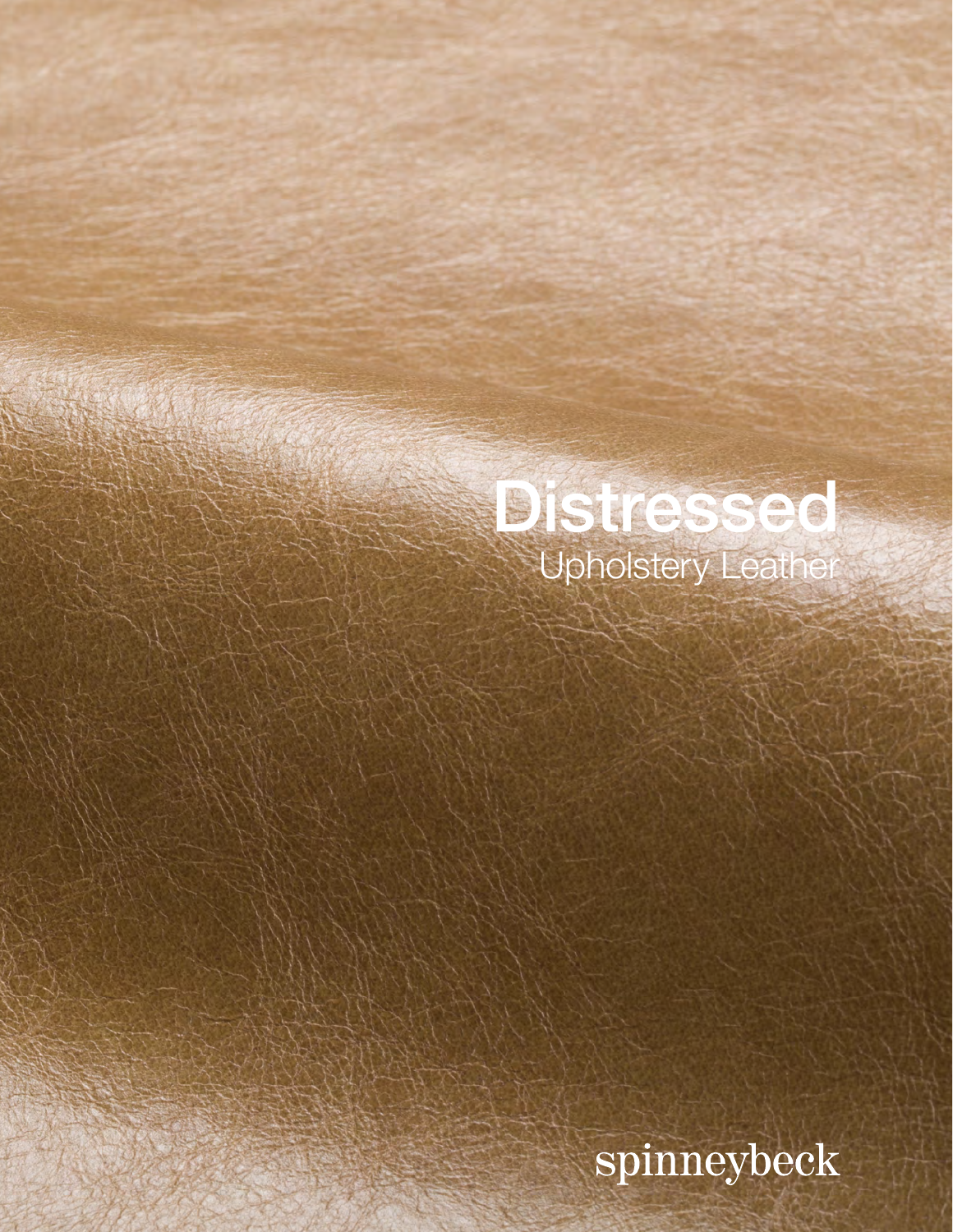## **About**



Distressed embodies the ease and comfort of a well-worn, natural leather. This full grain, aniline dyed leather is produced from a premium selection of raw material from southern Germany and the distressed appearance is achieved by combining natural oils with a specialized milling process. Distressed features a rich vegetable retannage to create a smooth tight grain and a final ironing process produces a subtle sheen. The vegetable tannage and natural oils form a fine patina over time.



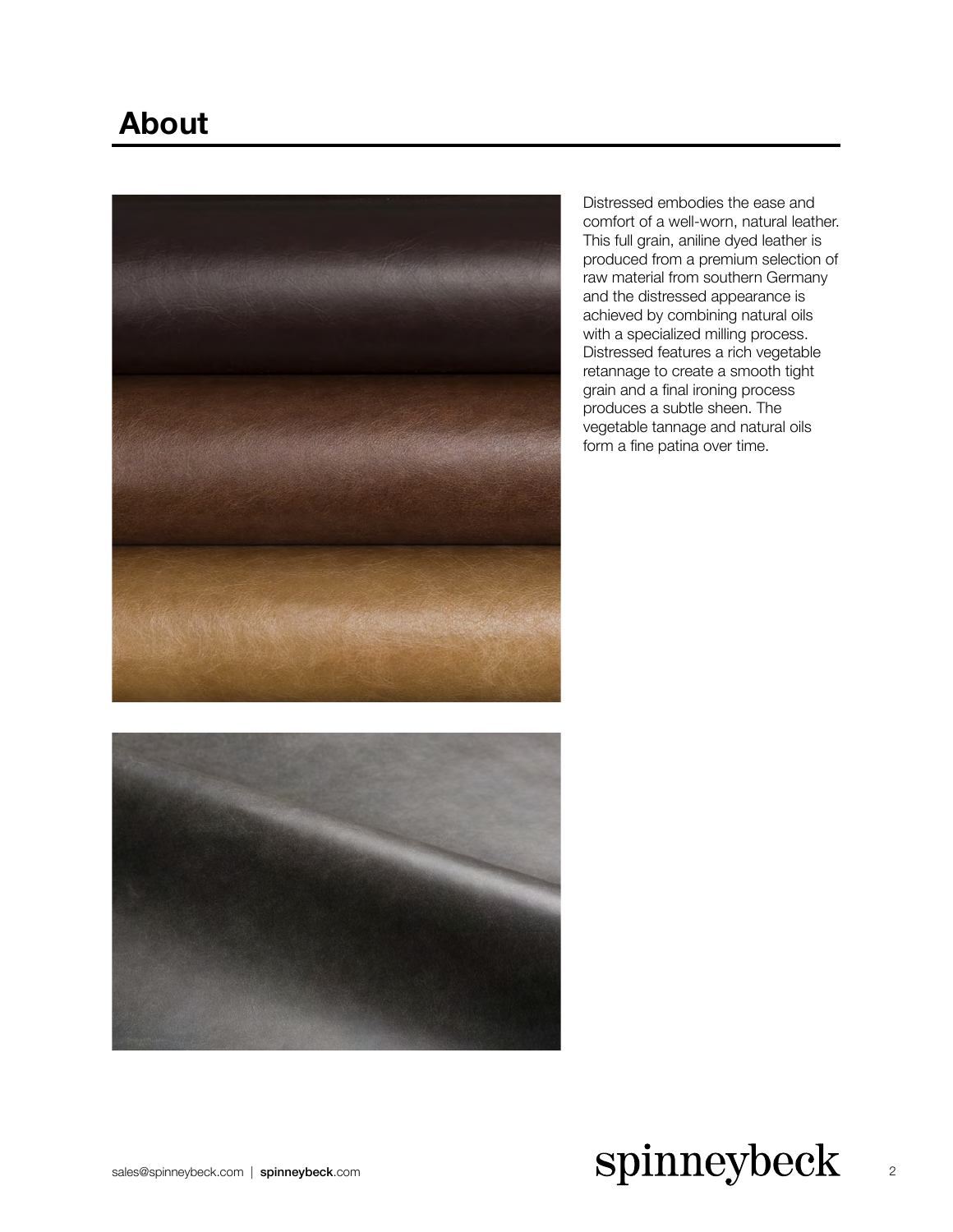## **Specifications**

| Name                             | Distressed (DT)                                                                                                                                                                                                                                                                                                                                                                                                                              |
|----------------------------------|----------------------------------------------------------------------------------------------------------------------------------------------------------------------------------------------------------------------------------------------------------------------------------------------------------------------------------------------------------------------------------------------------------------------------------------------|
| Content                          | European cowhide                                                                                                                                                                                                                                                                                                                                                                                                                             |
| Origin                           | Italy                                                                                                                                                                                                                                                                                                                                                                                                                                        |
| <b>Hide Size</b>                 | 55-60 ft <sup>2</sup> (5.1-5.6 m <sup>2</sup> )                                                                                                                                                                                                                                                                                                                                                                                              |
| <b>Thickness</b>                 | $1.1 - 1.3$ mm                                                                                                                                                                                                                                                                                                                                                                                                                               |
| Weight                           | 2.75-3.25 oz / ft <sup>2</sup> (839-992 g / m <sup>2</sup> )                                                                                                                                                                                                                                                                                                                                                                                 |
| Grain                            | Full                                                                                                                                                                                                                                                                                                                                                                                                                                         |
| <b>Grain Texture</b>             | Smooth, tight                                                                                                                                                                                                                                                                                                                                                                                                                                |
| Tannage                          | Combination                                                                                                                                                                                                                                                                                                                                                                                                                                  |
| Dye                              | Aniline                                                                                                                                                                                                                                                                                                                                                                                                                                      |
| Finish                           | Light                                                                                                                                                                                                                                                                                                                                                                                                                                        |
| <b>Primary Uses</b>              | Upholstery, handrails, wall panels, architectural applications                                                                                                                                                                                                                                                                                                                                                                               |
| Industry                         | Contract, hospitality, marine, residential                                                                                                                                                                                                                                                                                                                                                                                                   |
| Maintenance                      | Wipe entire surface with a soft cloth and cool water to even out any abrasions or<br>stains. Do not spot rub, for it will darken only that area. Occasional use of Spinneybeck<br>Aniline Leather Cleaner, Conditioner & Protector or Aniline Leather Maintenance Kit is<br>recommended. Other leather cleaners such as saddle soap or household cleaners that<br>may contain harsh chemicals, alcohol or ink removers should never be used. |
| Custom                           | Custom colors not available                                                                                                                                                                                                                                                                                                                                                                                                                  |
| <b>Special Services</b>          | Perforated and embossed available with an upcharge                                                                                                                                                                                                                                                                                                                                                                                           |
| <b>Colorfastness to Light</b>    | $Class 2-3$                                                                                                                                                                                                                                                                                                                                                                                                                                  |
| <b>Colorfastness to Crocking</b> | Class $2-3$ (dry)                                                                                                                                                                                                                                                                                                                                                                                                                            |
| Durability + Strength            | Abrasion ASTM D 7255: n/a                                                                                                                                                                                                                                                                                                                                                                                                                    |
|                                  | Breaking Force ASTM D 2208: 200 lb                                                                                                                                                                                                                                                                                                                                                                                                           |
|                                  | Elongation ASTM D 2211: 30-50% at 50 lb                                                                                                                                                                                                                                                                                                                                                                                                      |
|                                  | Flex ASTM D 2097: n/a                                                                                                                                                                                                                                                                                                                                                                                                                        |
|                                  | Tearing Strength ASTM D 4705: 25 lb                                                                                                                                                                                                                                                                                                                                                                                                          |